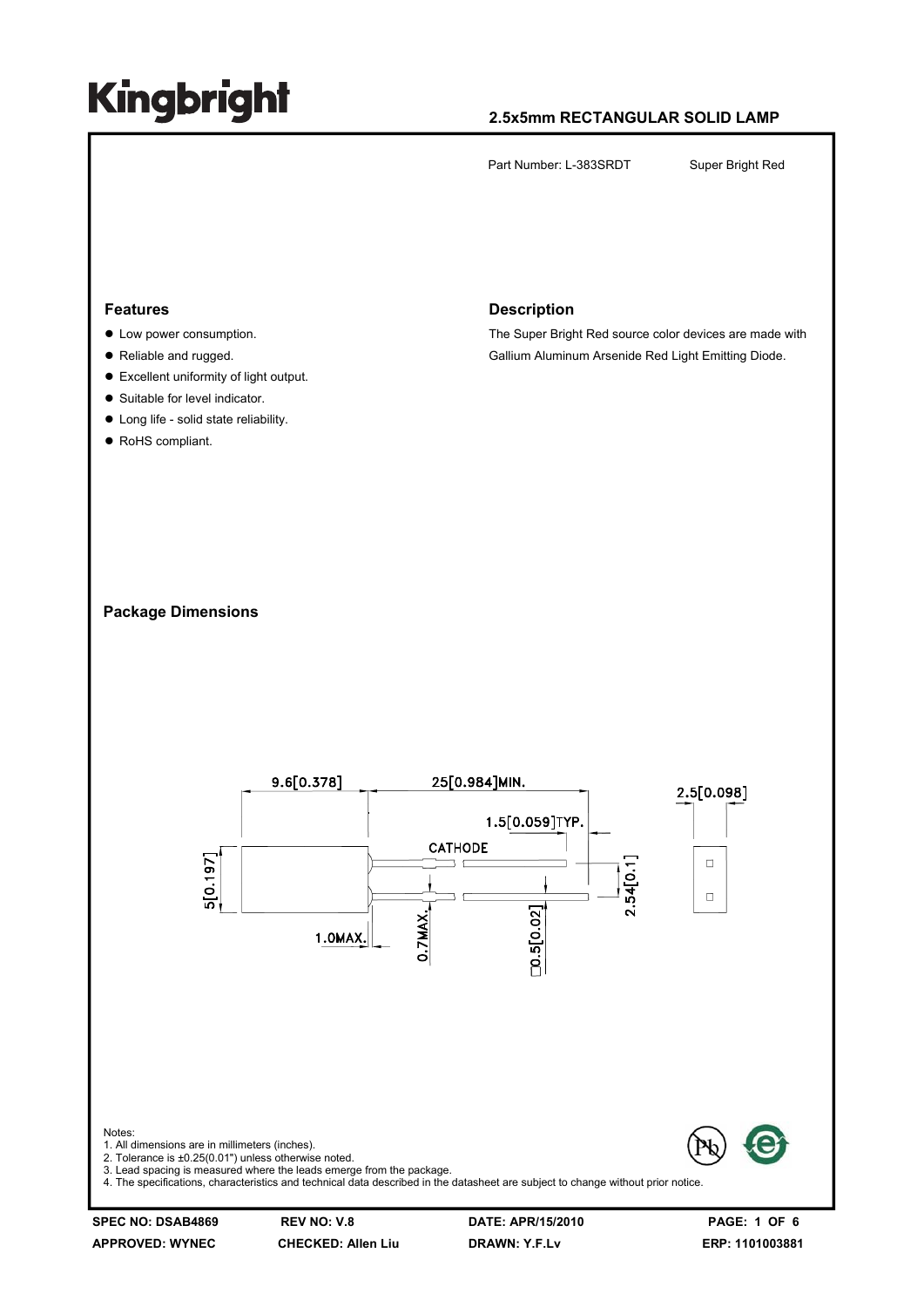### **Selection Guide**

| OCICONUI OUIUC<br>Part No. | <b>Dice</b>               | Lens Type           | Iv (mcd) [2]<br>@ 20mA |      | Viewing<br>Angle [1] |
|----------------------------|---------------------------|---------------------|------------------------|------|----------------------|
|                            |                           |                     | Min.                   | Typ. | 201/2                |
| L-383SRDT                  | Super Bright Red (GaAlAs) | <b>RED DIFFUSED</b> | 36                     | 70   | $110^{\circ}$        |

Notes:

1. θ1/2 is the angle from optical centerline where the luminous intensity is 1/2 of the optical peak value.

2. Luminous intensity/ luminous Flux: +/-15%.

#### **Electrical / Optical Characteristics at TA=25°C**

| Symbol              | <b>Parameter</b>         | <b>Device</b>    | Typ. | Max. | <b>Units</b> | <b>Test Conditions</b> |
|---------------------|--------------------------|------------------|------|------|--------------|------------------------|
| λpeak               | Peak Wavelength          | Super Bright Red | 660  |      | nm           | $IF=20mA$              |
| <b>AD [1]</b>       | Dominant Wavelength      | Super Bright Red | 640  |      | nm           | $IF=20mA$              |
| $\Delta\lambda$ 1/2 | Spectral Line Half-width | Super Bright Red | 20   |      | nm           | $IF=20mA$              |
| С                   | Capacitance              | Super Bright Red | 45   |      | pF           | $V_F = 0V$ : f = 1 MHz |
| VF [2]              | <b>Forward Voltage</b>   | Super Bright Red | 1.85 | 2.5  | v            | $IF=20mA$              |
| <b>IR</b>           | <b>Reverse Current</b>   | Super Bright Red |      | 10   | uA           | $V_R = 5V$             |

Notes:

1.Wavelength: +/-1nm. 2. Forward Voltage: +/-0.1V.

#### **Absolute Maximum Ratings at TA=25°C**

| <b>Parameter</b>              | <b>Super Bright Red</b>              | <b>Units</b> |  |  |
|-------------------------------|--------------------------------------|--------------|--|--|
| Power dissipation             | 75                                   | mW           |  |  |
| DC Forward Current            | 30                                   | mA           |  |  |
| Peak Forward Current [1]      | 155                                  | mA           |  |  |
| Reverse Voltage               | 5                                    | V            |  |  |
| Operating/Storage Temperature | -40 $^{\circ}$ C To +85 $^{\circ}$ C |              |  |  |
| Lead Solder Temperature [2]   | 260°C For 3 Seconds                  |              |  |  |
| Lead Solder Temperature [3]   | 260°C For 5 Seconds                  |              |  |  |

Notes:

1. 1/10 Duty Cycle, 0.1ms Pulse Width.

2. 2mm below package base.

3. 5mm below package base.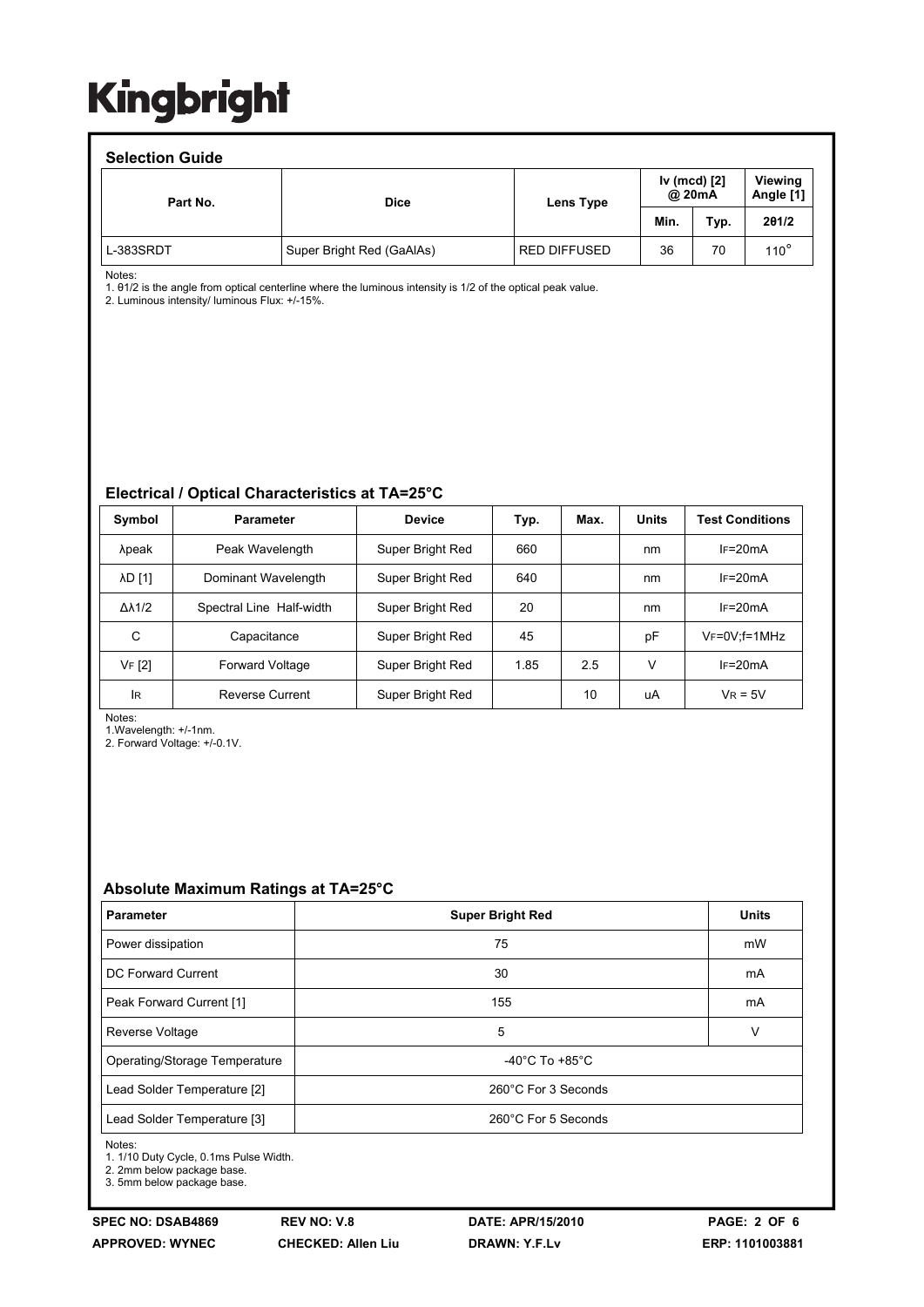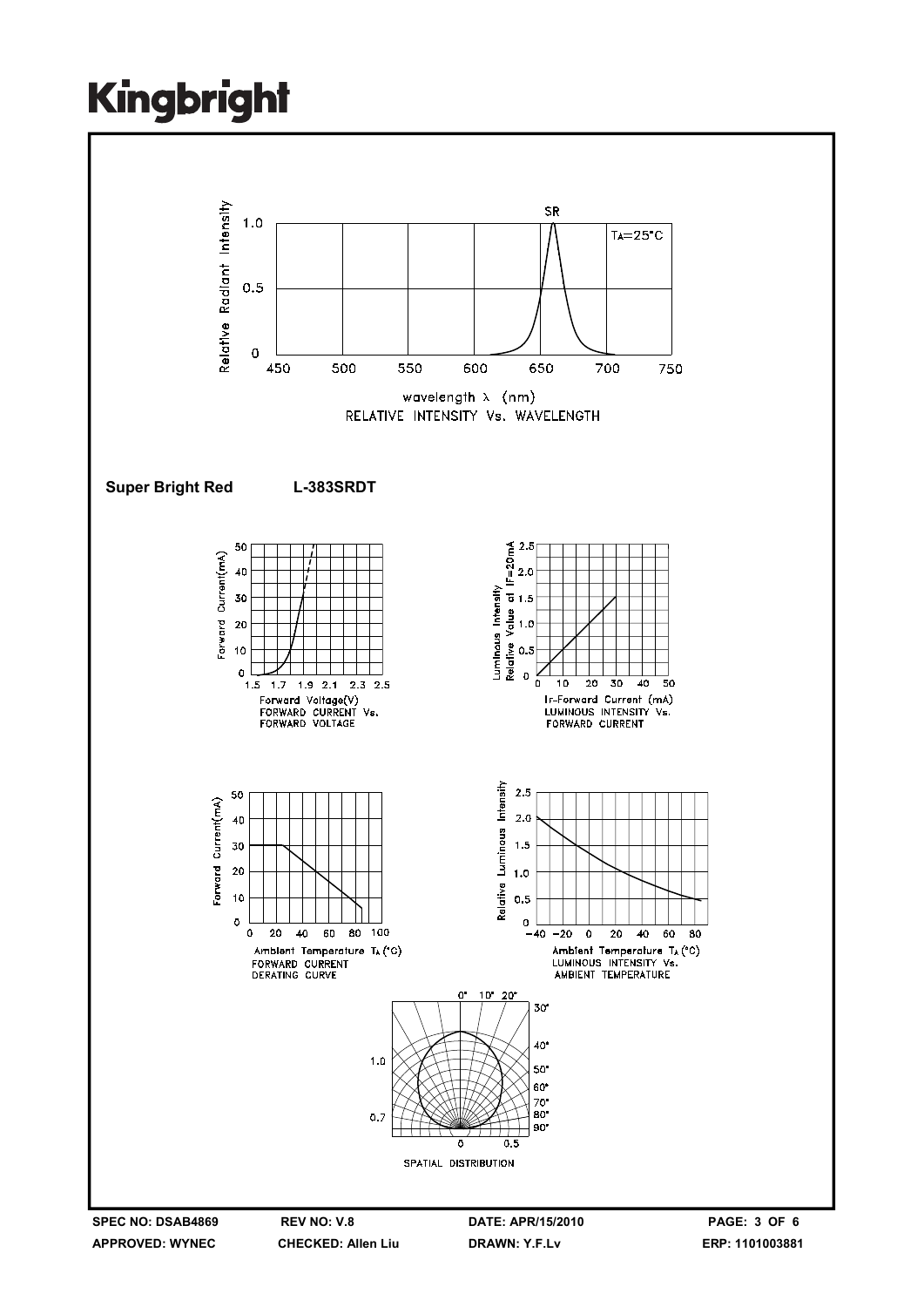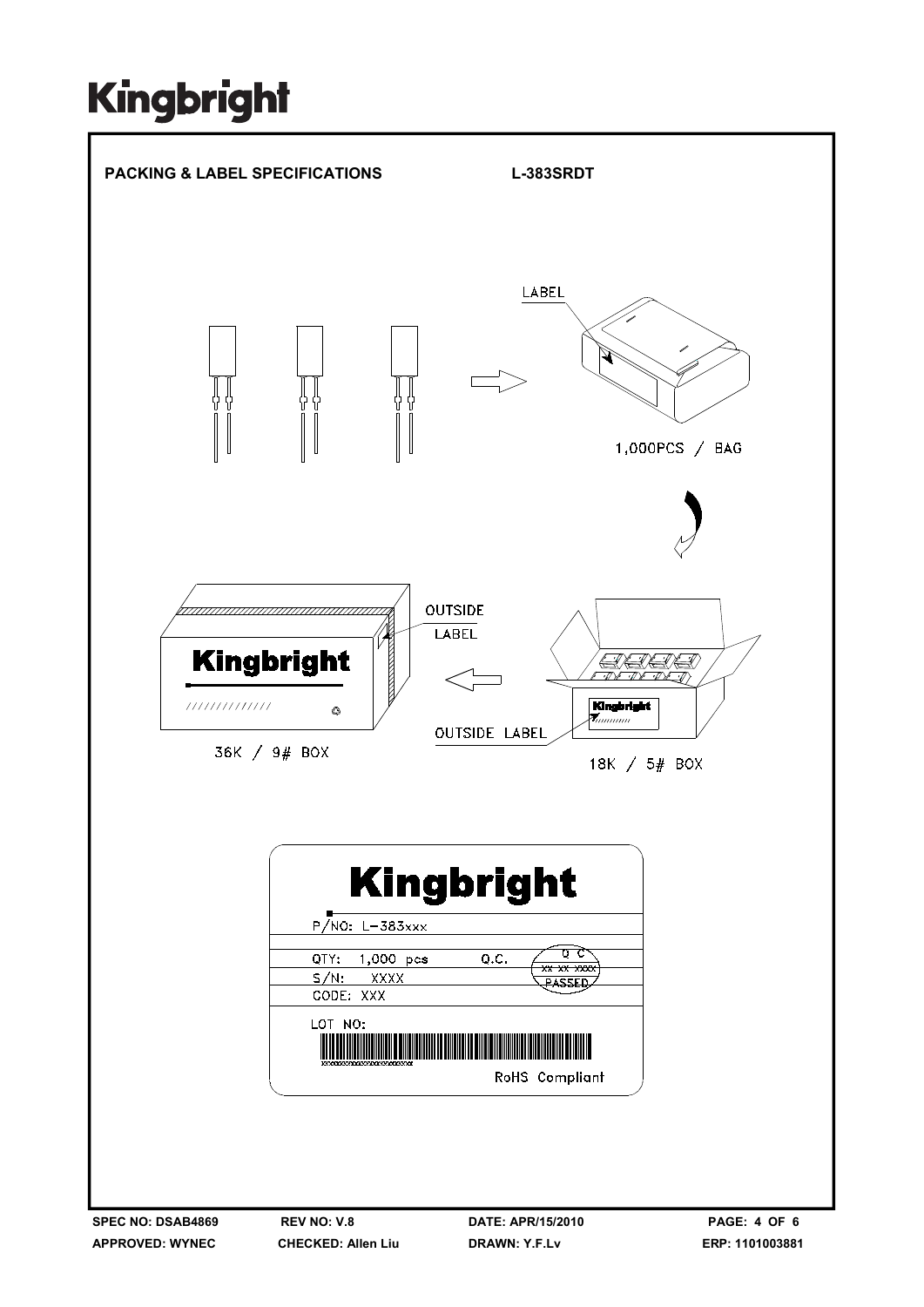### **IFD MOUNTING METHOD**

1. The lead pitch of the LED must match the pitch of the mounting holes on the PCB during component placement. Lead-forming may be required to insure the lead pitch matches the hole pitch. Refer to the figure below for proper lead forming procedures.  $(Fig. 1)$ 



 $"$   $\bigcap"$ Correct mounting method  $" \times"$  Incorrect mounting method Note 1-2 : Do not route PCB trace in the contact area between the leadframe and the PCB to prevent short-circuits.

2. When soldering wire to the LED, use individual heat-shrink tubing to insulate the exposed leads to prevent accidental contact short-circuit.  $(Fiq. 2)$ 



3. Use stand-offs (Fig. 3) or spacers (Fig. 4) to securely position the LED above the PCB.